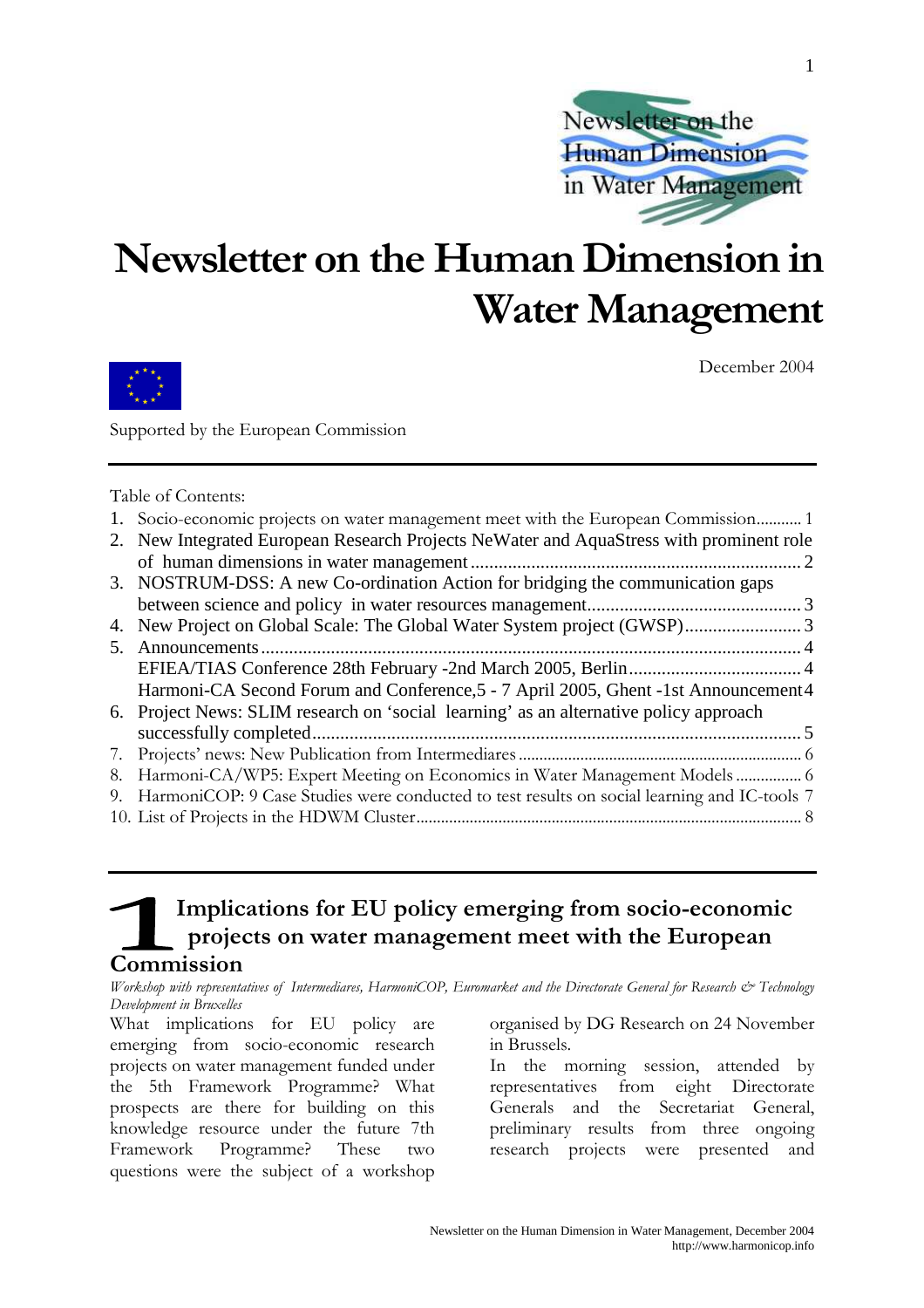assessed in terms of their EU policy relevance:

Timothy Moss (Intermediaries) described how intermediary organisations in the water sector are advancing the implementation of EU water policies, developing novel modes of policy delivery and linking water management to other EU policy issues (e.g. new services and jobs, public health, urban and regional development).

Claudia Pahl-Wostl (HARMONICOP) illustrated the importance of social learning in resolving conflicts and promoting collective action in river basin management and introduced tools developed by the research to assist greater public and stakeholder participation in implementing the Water Framework Directive.

Matthias Finger and Jeremy Allouche (EUROMARKET) presented six scenarios of water market liberalisation in the EU on the basis of earlier analyses of EU water policy and the structure of water markets in selected European countries.

Overall, the session emphasised the importance of generating awareness about EU-funded research projects amongst other Directorate Generals engaged in work relating to water management and revealed important fields for potential collaboration in the future

The afternoon session entailed a more informal discussion of the prospects for funding social science-led research in the 7th Framework Programme in general and in the thematic priority on the environment in particular. Presentations by Gilles Lequeux and Marialuisa Tamborra (both DG RTD) outlined current thinking on the structure and priorities of FP7 and the scope for socio-economic research both vertically (at the single programme level) and horizontally (across all programmes). In the subsequent discussion these inputs were reflected critically but constructively from the perspective of experiences gained in bidding for, and participating in, research projects under the 6th Framework Programme.

For further information please contact: Dr. Timothy Moss, TRS. mosst@irs-net.de.

## New Integrated European Research Projects NeWater and AquaStress with prominent role of human dimensions in water management

Insights from and the capacity developed in the context of the HarmoniCOP and other FP5 EU projects feed into further research. For further information on the projects: pahl@usf.uni-osnabrueck.de

The NeWater project (New methods for adaptive water management, coordinated by the Institute of Environmental Systems Research, University of Osnabrück) aims at paradigm shift in water resources  $\overline{a}$ management in both research and practice. NeWater will develop new methods for integrated water management taking into account the complexity of the river basins to be managed and the difficulty to predict the factors influencing them (e.g. climate, socioeconomic developments). NeWater will focus in particular on the transition from

current regimes of water management in a river basin to more integrated, adaptive approaches with strong stakeholder participation. The project has case studies in Europe, Africa and Central Asia, where new methods are developed and tested in participatory settings.

The AquaStress project (Mitigation of Water Stress through new Approaches Integrating Management, Technical. Economic and Institutional Instruments. coordinated by IRSA, Istituto Ricerca Sulle Acque, Rome) will generate scientific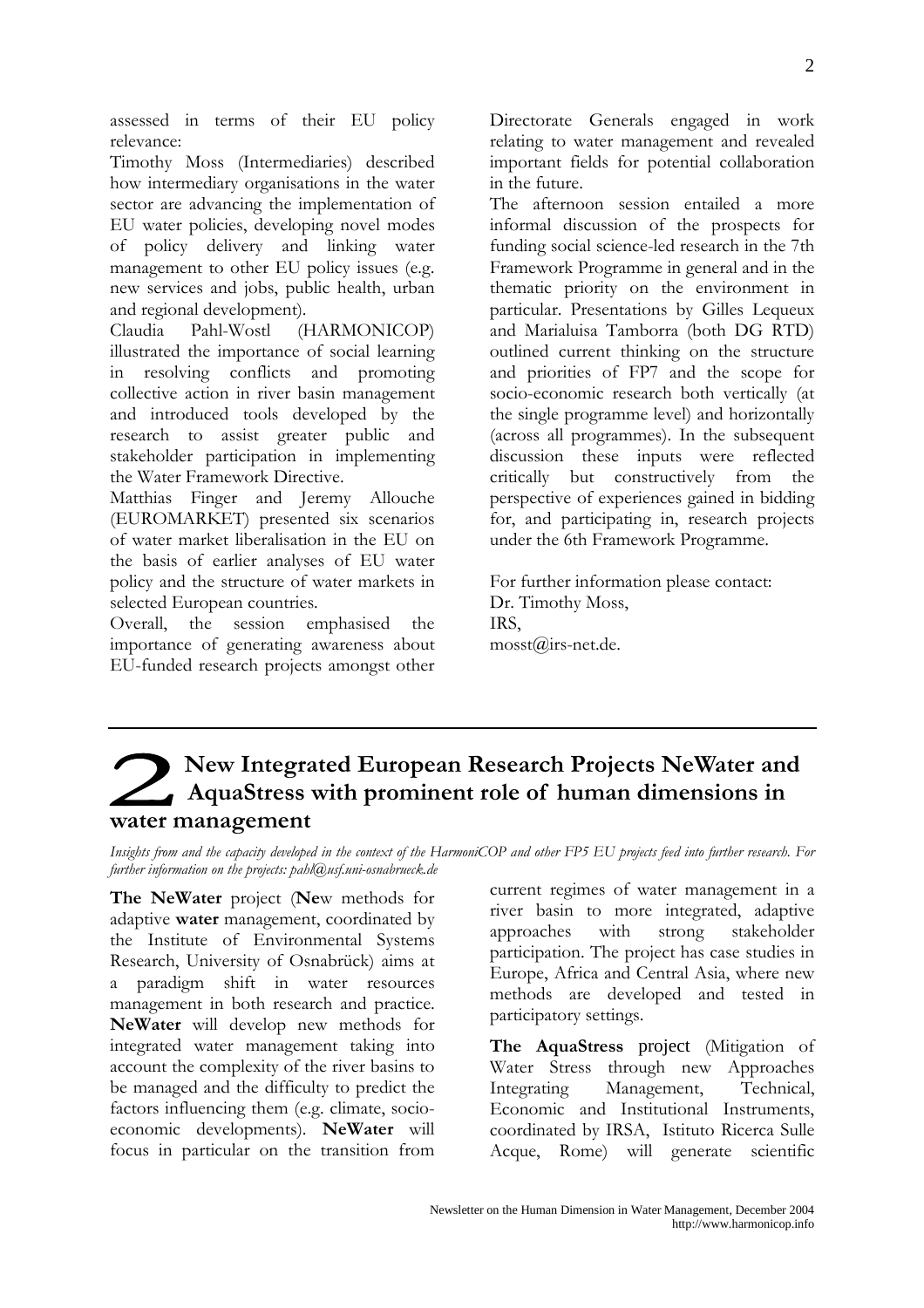innovations to improve the understanding of water stress from an integrated multisectoral perspective to support diagnosis and characterisation of sources and causes of water stress, assessment of the effectiveness of management measures and development of new options and the development of a participatory process to implement solutions tailored to environmental, cultural, economic

and institutional settings. The project has case studies in the Mediterranean region in Europe and North Africa.

NeWater and AquaStress will cooperate closely to capitalize on synergies and to strengthen the international visibility and the impact of the innovative research to be pursued under their umbrella. The projects will start January/February 2005.

## **NOSTRUM-DSS: A new Co-ordination Action for bridging** the communication gaps between science and policy in water resources management

NOSTRUM-DSS Network on Governance, Science and Technology for Sustainable Water Resource Management in the Mediterranean. (EC Contract No INCO-CT-2004-509158). Project Co-ordinator: Carlo Giupponi, Fondazione Eni Enrico Mattei, Italy. For further information on the project. nostrum $@$ feem.it

The Mediterranean basin is one of the areas where water resource scarcity and conflicts between different water users are more dramatic. The need and relevance for sustainable integrated water management strategies is therefore clear. The great theoretical potential of Dss tools for helping policy makers to bring the principles of Integrated Water Resources Management (IWRM) into practice for managing sociopolitical conflicts over competing demands for water uses in different environmental situations seems to be not yet exploited.

The key objectives of NOSTRUM-DSS Coordination Action are:

1. To establish durable links between scientific institutions, governments, NGOs, SMEs and other stakeholders and improve public awareness on water management;

2. To improve scientific knowledge and applied methodologies in IWRM;

3. To promote the development of suitable Dss tools built upon real needs of policy making in IWRM.

NOSTRUM-DSS  $Co-$ In particular, ordination Action aims at contributing to bridge the gaps between science and real life, in order to provide Dss developers with insight into the language and the needs of policy makers and stakeholders, and subsequently to provide the first with effective tools based on an integrated approach for problem solving. Activities undertaken in NOSTRUM-Dss involve a group of eighteen partners drawn from the North and South of the Mediterranean.

NOSTRUM-DSS Network on Governance. Science and Technology for Sustainable Water Resource Management in the Mediterranean. (EC Contract No INCO-CT-2004-509158).

Project Co-ordinator: Carlo Giupponi, Fondazione Eni Enrico Mattei, Italy.

For further information on the project: nostrum@feem.it

## New Project on Global Scale: The Global Water System project (GWSP)

The Global Water System Project is a newly established joint project of the international

 $\sigma$ f program biodiversity science DIVERSITAS, the International Geosphere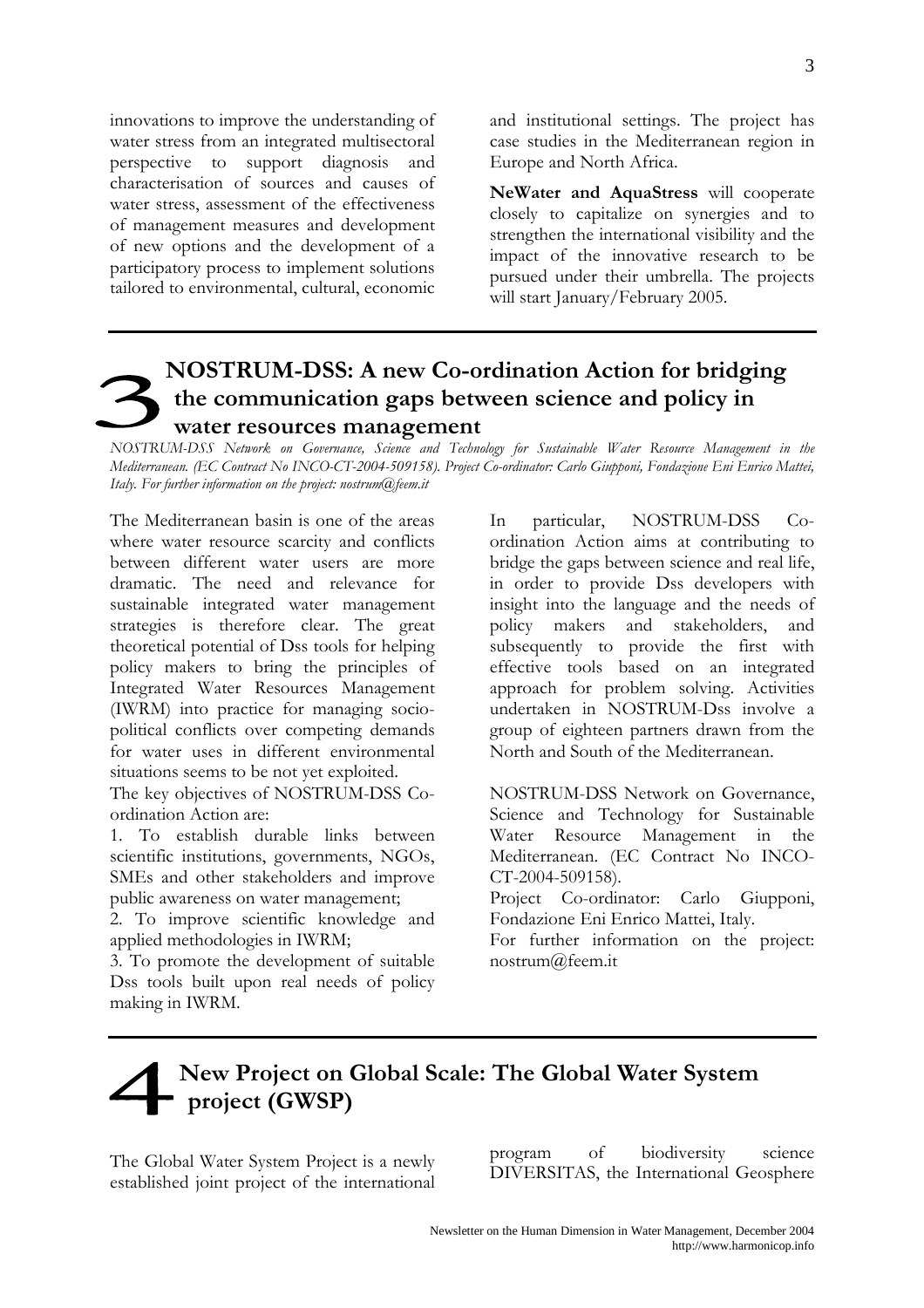Biosphere Program, the International Human Dimensions Program, and the World Climate Research Program, which together form the Earth System Science Partnership (ESSP). The GWSP aims at providing a sound base for understanding the global dimensions of the influence of

Announcements

#### EFIEA/TIAS Conference 28<sup>th</sup> February - $2<sup>nd</sup>$  March 2005, Berlin

EFIEA, the European Forum for Integrated Environmental Assessment and TIAS, The Integrated Assessment Society, will hold a

#### Harmoni-CA Second Forum and Conference, 5 - 7 April 2005, Ghent -1st Announcement

Harmoni-CA1 organizes a series  $\alpha$ f conferences  $in$ support  $\sigma$ f the

implementation of the WFD. These conferences aim to connect a wide range of people for information and knowledge exchange. Scientist, ICT developers and tool

providers are invited to support the water managers and policy makers in their work on the implementation. In the first conference in 2004, a number of problems have been identified and responding actions have been put into action.

The second Harmoni-CA Forum and Conference aims:

- to focus on problems may arise from (or may derive from) the national WFD-art.5 reports to be completed by April 2005:

- How can the problems be supported and resolved by means of existing tools and knowledge

- What are the questions that remain unresolved and need future research

- to present existing knowledge (including methodologies and tools) based on:

human activities on the water system. Over the past two years the science plan was developed and the project has now entered the phase of implementation. The science plan and further information can be downloaded  $from$ the website www.gwsp.org.

joint conference 28th February to 2nd March, 2005 in Berlin on the theme Challenges for Integrated Assessment in a Fast Changing World. Further information can be found on the website: www.tiasweb info

Experiences during the preparations of the art.5 reports by the different Member States

- Experiences of the Pilot River Basins on different subjects of the implementation

- Experiences from support by commercial and non-commercial parties

- to link people involved in the actual preparation of Integrated River Basin Management Plans;

- Water Managers in charge of preparing sub-river basin plans

- Specialists and consultants actually supporting these plans

- Developers and providers of tools and data related to IRBMP's

- Researchers involved in developing related knowledge and tools of tomorrow.

Invitations for expressions of interest for  $(1)$ poster) presentations and demonstrations:

- Presentation of problems:

Major relevant problems on national level will be selected in a meeting preceeding the conference (by Working Group  $2B$ ). Presentations of additional problems are welcome and should be additional to

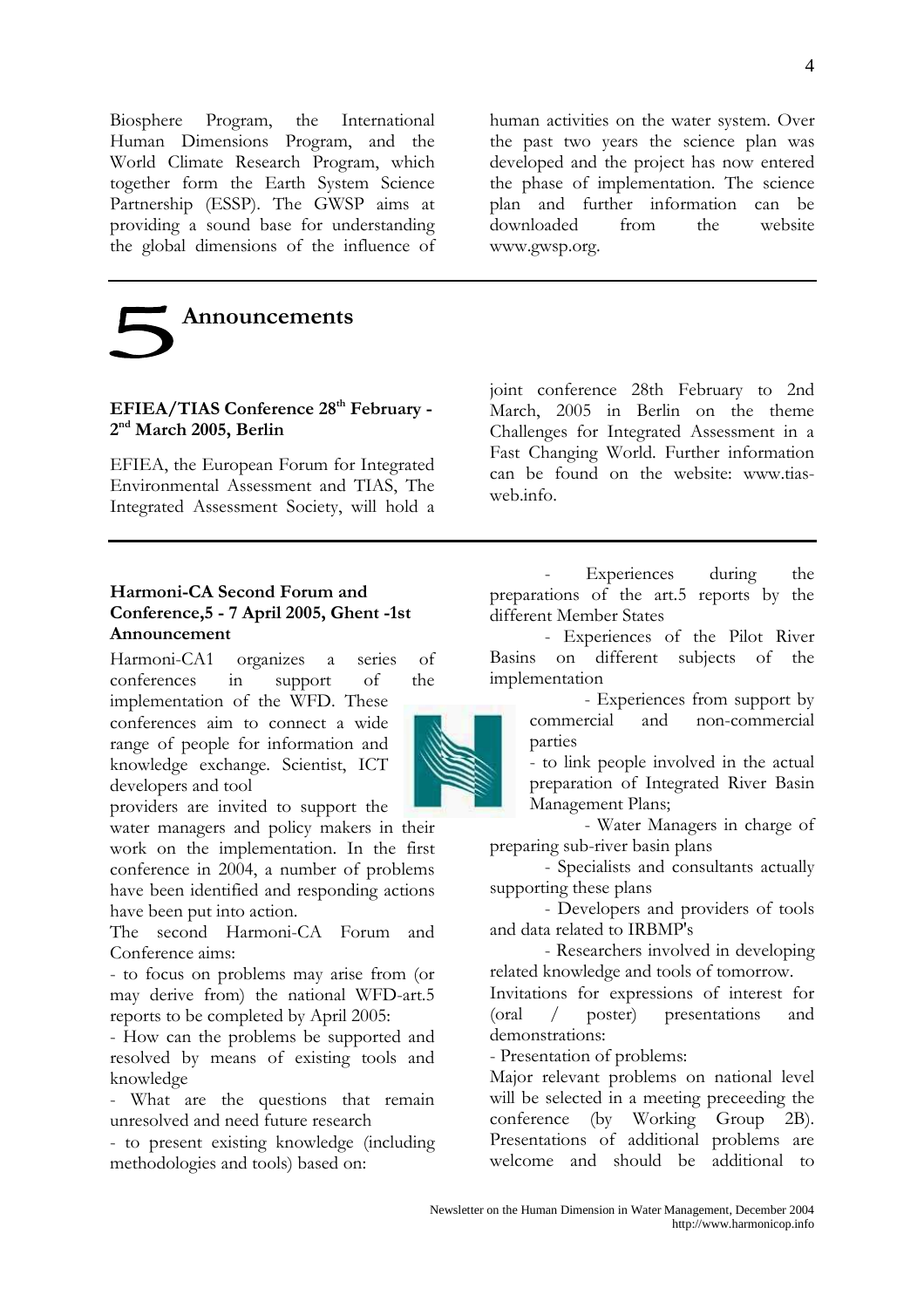national problems and relevant in relation to support by ICT tools, methodologies and/or data.

Presentation  $\alpha$ f experiences and demonstrations *(including)* tools. technologies and methodologies)

Commercial and non-commercial parties supporting the WFD implementation are invited to present their experiences. methodologies, tools and technologies as have been used in actual activities. Selection (if necessary) will be done on the basis of deriving an equal spread of parties all over the countries of the EC as well as on being complementary with respect to subjects presented.

Expressions of interest are invited to be send to Harmoni-

 $CA.WP1@riza.rws.minvenw.nl before$ January 10, 2005.

For more information please look at our web-site: www.harmoni-ca.info

## Project News: SLIM research on 'social learning' as an alternative policy approach successfully completed

The outcomes of this research are now publicly available at http://slim.open.ac.uk.. It is likely to be of interest to policy makers, water managers and other researchers interested in developing an interactive social science for natural resource management.

The SLIM project officially finished at the end of May 2004. SLIM was a multi-country research project funded by the European Commission. Its main theme is the investigation of the socio-economic aspects of the sustainable use of water. Within this theme, its main focus of interest lies in understanding the application of social learning as a conceptual framework, an operational principle, a policy instrument and a process of systemic change. A premise of SLIM is that it is very useful to view sustainability as an emergent property of stakeholder interaction, and not the technical property of the ecosystem.

All of the SLIM research outputs, which include a SLIM Introduction, seven Policy Briefings, a 'SLIM Framework' and 13 Case Study Monographs can be downloaded under a creative commons licence from the SLIM website. Some of the 'headlines' include:

SLIM case studies provide evidence for achieving the transformation individual and institutional behaviour, at large social scale, with significant technical results, through deliberate investment in multi-stakeholder learning processes (social learning). We propose that these processes be seen as a complementary governance mechanism.

SLIM research has produced a framework for organising analysis and action in situations of complexity, connectedness, controversy, multiple perspectives and uncertainty, such as water catchments. Included is operational guidance for dealing with complex resource management situations. A full account is given in the publication SLIM Framework. At the core of this Framework is a heuristic device for facilitating changes in understanding and practice. The SLIM Framework has been built based on our case study research and tested in a number of fora, including with Brussels-based policy makers; meets SLIM's first research objective to formulate an effective operational interactive approach which policy makers at different levels can foster and apply.

We identify a range of situations where current traditional policy initiatives are not doing well and suggest purposeful investment in Social Learning could do better.

We identify a number of constraints to enacting a Social Learning Approach as well as factors which are facilitative. Of particular importance is the need for capacity building if social learning is to be used purposefully in the water or other sectors.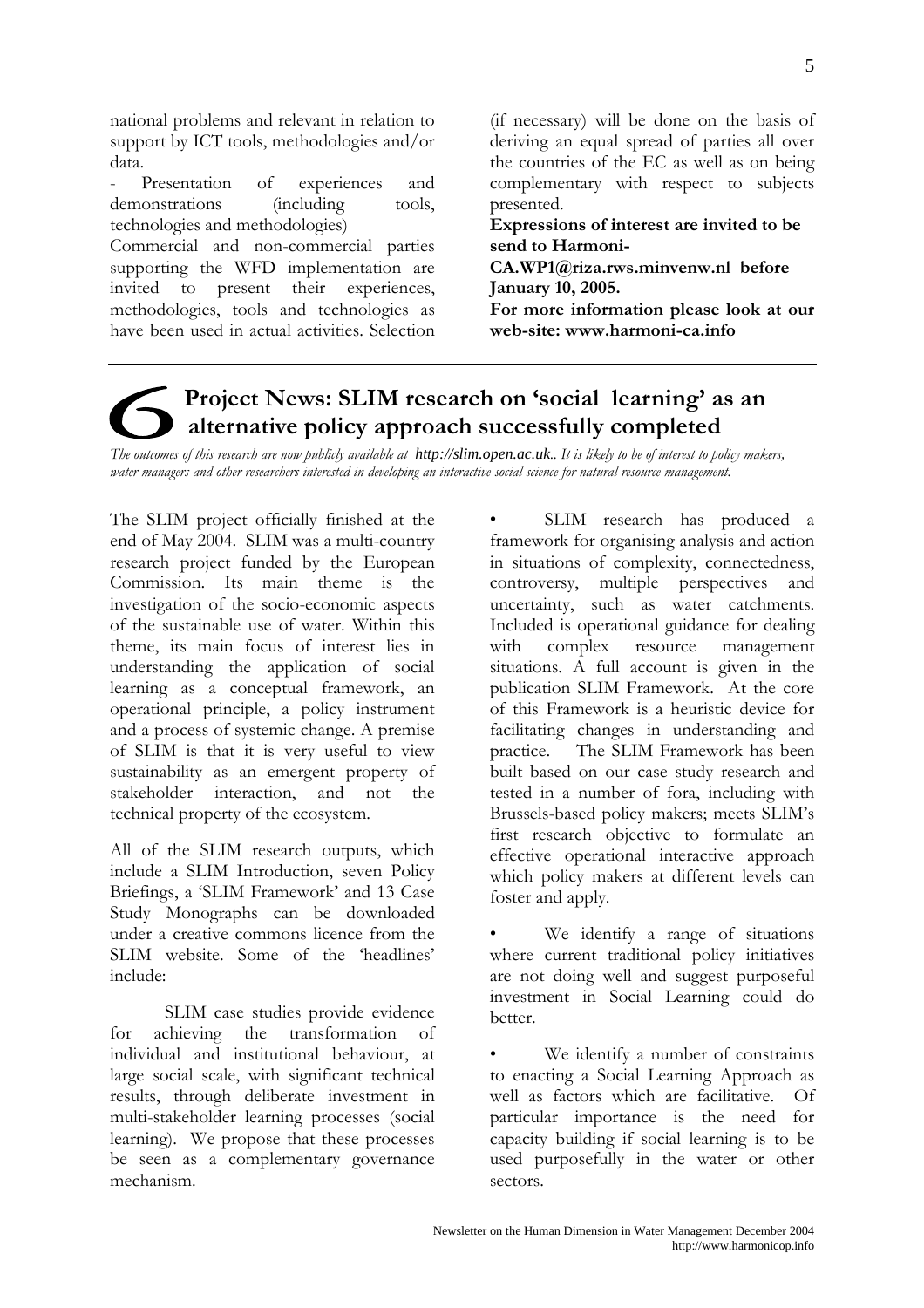### Projects' news: Briefing paper from Intermediares  $\vdots$

 $\mathbf{I}$ 

The project "Intermediaries" has recently produced a briefing paper, which can be downloaded under http://www.irsnet.de/texte/intermediaries/Brief\_paper1.p df entitled "New intermediary services and

the transformation of urban water supply and wastewater disposal systems in Europe". Paper versions can be requested from Tim Moss  $(mosst@irs-net.de)$ 

## Harmoni-CA/WP5: Expert Meeting on Economics in Water Management Models

18 experts met in Copenhagen to discuss state of the art.

One of the key requirements of the EU Framework Water Directive is the establishment of water management plans in river basins in each of the Member States. Integrative models, which simulate the water management processes, can facilitate the conceptualisation, construction and implementation of such plans. However, models that link hydrological domains, such as groundwater use, water development, water pollution and flood control, with socio-economic issues are currently rare. The Expert Meeting on Economics in Water Management Models on 15-16 November 2004 in Copenhagen aimed to summarise the state-of-the-art and to highlight the future challenges in developing hydrologic-economic models. Leading researchers presented models that apply socio-economic approaches to solve different water problems (http://hit.infu.uni-dortmund.de/login/html,

userid: Copenhagen, password: EconoMod). Economic tools, such as the cost-effectiveness-analysis and costbenefit-analysis, but also policy instruments, such as water pricing, water markets and participatory approaches were considered. One of the main conclusions of the meeting was, that there is a need to improve the modeling of socio-economic processes in river basins and to link them with hydrological-engineering models. Modeling interfaces, such as the OpenMI framework (created by the EU CatchMod project HarmonIT) can help in doing this.

Contact person: Dr. Ingo Heinz, University of Dortmund, Institute of Environmental Research (INFU), Germany, iheinz@infu.uni-dortmund.de, http://www.infu.uni-dortmund.de.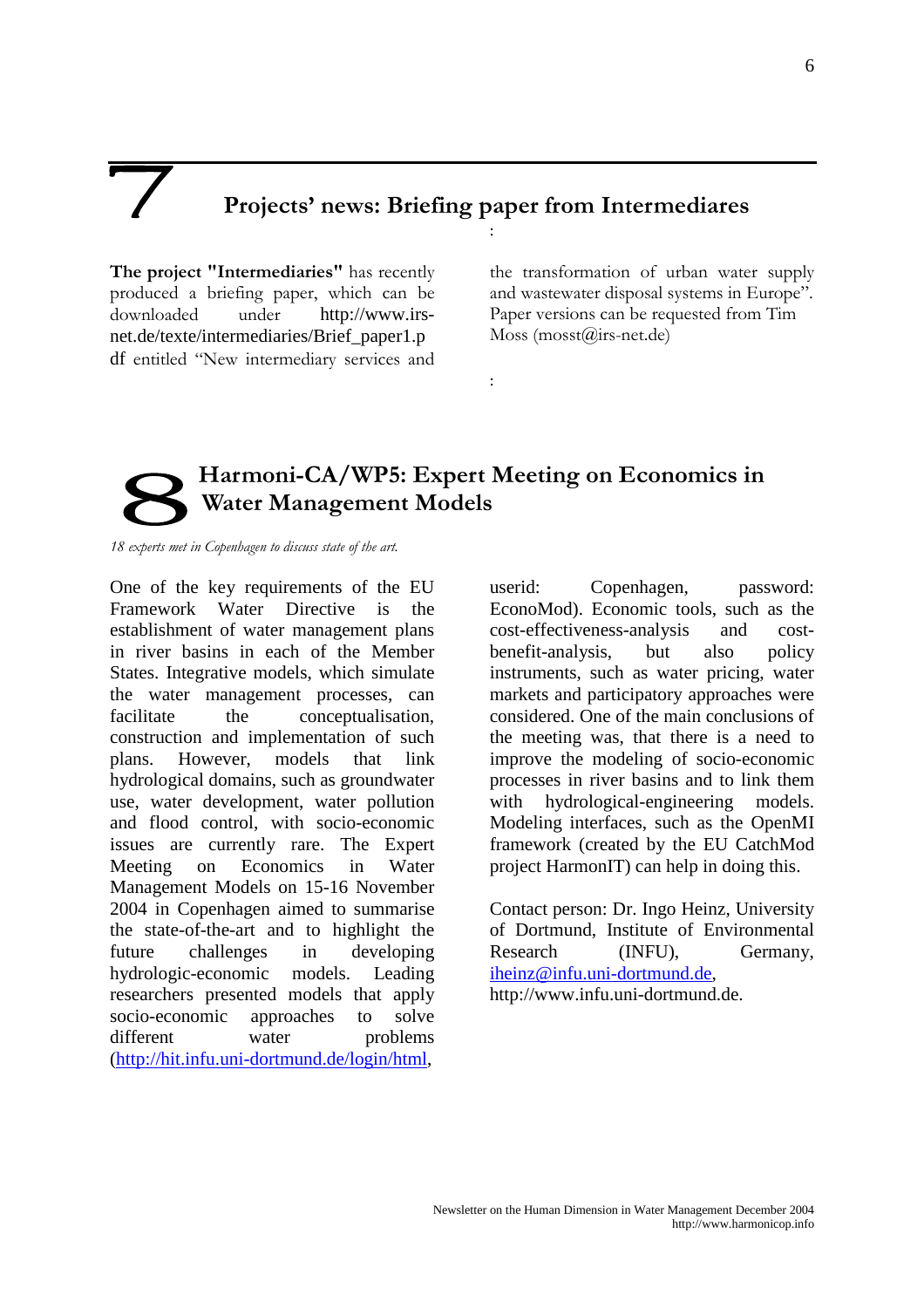## HarmoniCOP: 9 Case Studies were conducted to test results on social learning and IC-tools

Participation Processes in water management were analyzed to identify best practices for handbook on public participation

In its second year, the HarmoniCOP project

cases show also that the diversity of cultures

conducted nine case studies which investigated how far an improved application of existing participatory tools and the development of a new generation of improved IC-tools can support the process of implementing the WFD.

The case studies show that the variety of stakeholders involved makes it difficult to train all actors to the same level of technical knowledge.

Tools applied so far played an important role for information supply through GIS- and/ or

internet. One reason for that is more sophisticated tools are not very well known among the technical water managers carrying out public participation.

There are, however, also examples for more sophisticated use of tools (e.g. French case).

In terms of social learning the concept has been proven to be very supportive to successful participation. The 9 different



may give rise to learning difficulties.

You can find the reports for download at www.harmonicop.info. A report on best practices will be delivered in spring 2005. For further information, please contact Yvonne Rees (rees  $\sqrt{a}$  wrcplc.co.uk) oder Bradley Searle (searle\_b@wrcplc.co.uk) .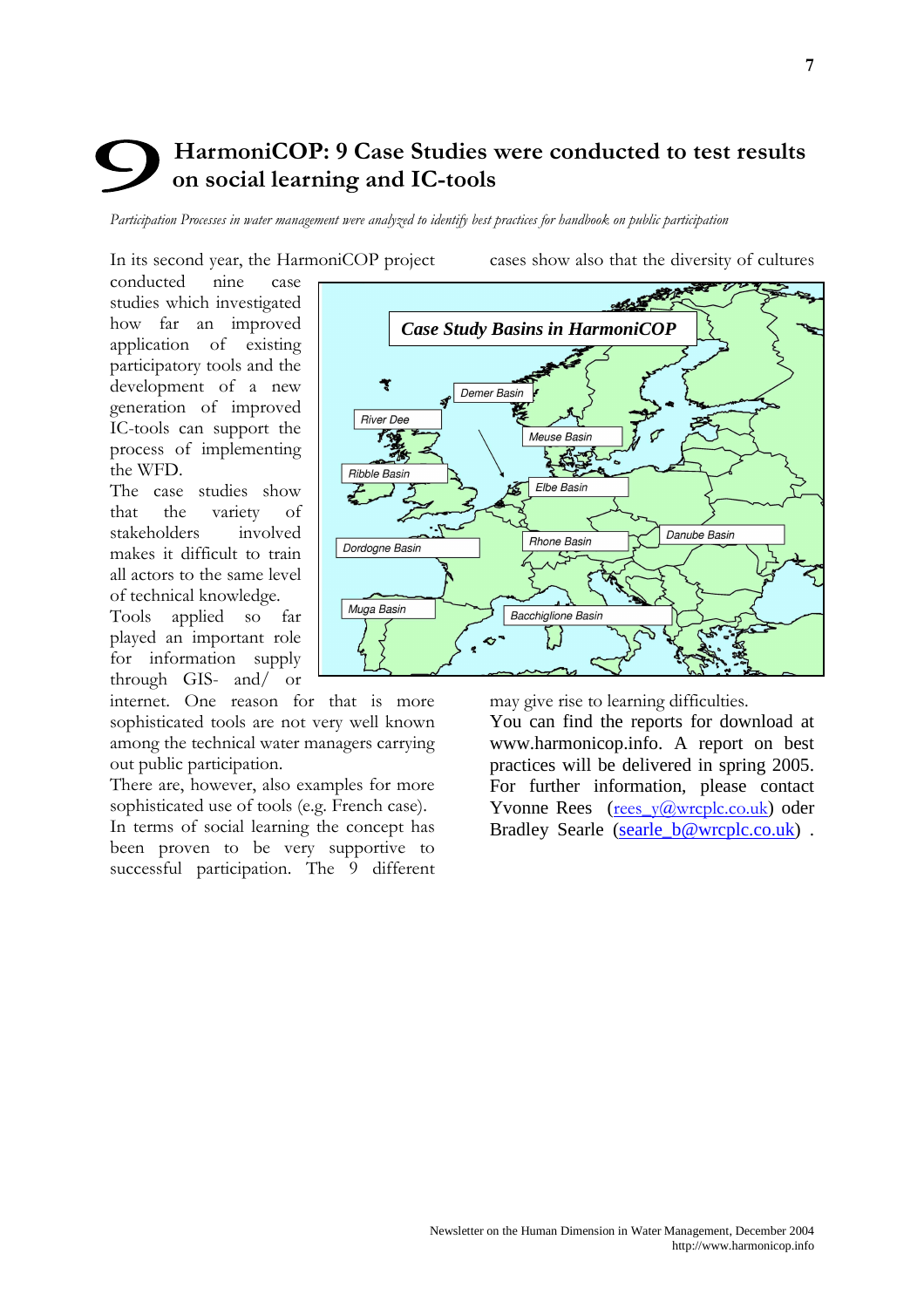# List of Projects in the HDWM Cluster

#### Harmoni-CA - Harmonizing Modelling Tools at **Catchment Scale**

#### http://www.harmoni-CA.info

The concerted action Harmoni-CA will provide guidance on management concepts and ICT tools for river basin management and the implementation of the WFD. Of specific interest for the HDWM cluster is the work package on "Integrated Assessment and the Science Policy Interface" that deals specifically<br>with the involvement of stakeholders in the development of river basin management plans and the representation of socio-economic aspects in river basin management models.



HarmoniCOP - Harmonizing Collaborative Planning

#### http://www.harmoniCOP.info

The project HarmoniCOP explores stakeholder and public participation and the role of ICT tools in river basin management planning using a social learning perspective. HarmoniCOP aims at improving the conceptual base for stakeholder and public participation and provide practical guidance for the implementation <sub>of</sub> the European Water FrameworkDirective.

#### **GOUVERNe**

**GOUVERNe** 

#### http://www.c3ed.uvsq.fr/c3ed/Gouverne/PresGOa n.html

The project responded to the requirement for integrated systems of information permitting coherent policy and resource management decisions covering water uses in Europe. The project developed and implemented in pilot studies a userbased and scientifically validated Decision Support System (DSS) for the improved management of underground water resources at the catchment and sub-catchment levels.



#### SLIM - Social Learning for the Integrated

#### **EUROMARKET**

#### http://www.epfl.ch/mir/euromarket

The EUROMARKET project studies the likelihood, nature, and forms water liberalisation may take in

#### Management and Sustainable Use of Water at Catchment Scale

#### http://slim.open.ac.uk

 $\overline{\text{This}}$ project develops strategic planning methodologies and social tools for the integrated management of water at catchment or river-basin scale and other "bundles" of natural resources. It emphasizes the importance of processes of social learning for integrated resource management.

#### **AQUALIBRIUM**

#### www.aqualibrium.de

This project investigates the implications of the increasing deregulation of national water markets, and the fact that more and more private companies are involved in the water market. It aims at giving an overview on the current debates and analyses the various models of involvement and co-operation between the public and the private sector in the EU member states.



#### http://firma.cfpm.org/

This project explored new approaches to improve water resource planning by developing and applying agent-based modelling to integrate physical, hydrological, social and economic aspects of water resource management. Specific emphasis was given to stakeholder participation and participatory model building and scenario development.



**INTERMEDIARIES** New intermediary services and the transformation of urban water supply and wastewater disposal systems in Europe

#### http://www.irs-net.de/intermediaries

This project maps the development of intermediary services and organisations in the water and wastewater sectors, examines how they facilitate the application of new resource-saving technologies and social practices and assesses their impact on the environment, economic efficiency and network management.

Europe in the foreseeable future. This is done by analysing different liberalisation scenarios, depending upon the evolving water markets, the different enterprises' strategies, and the existing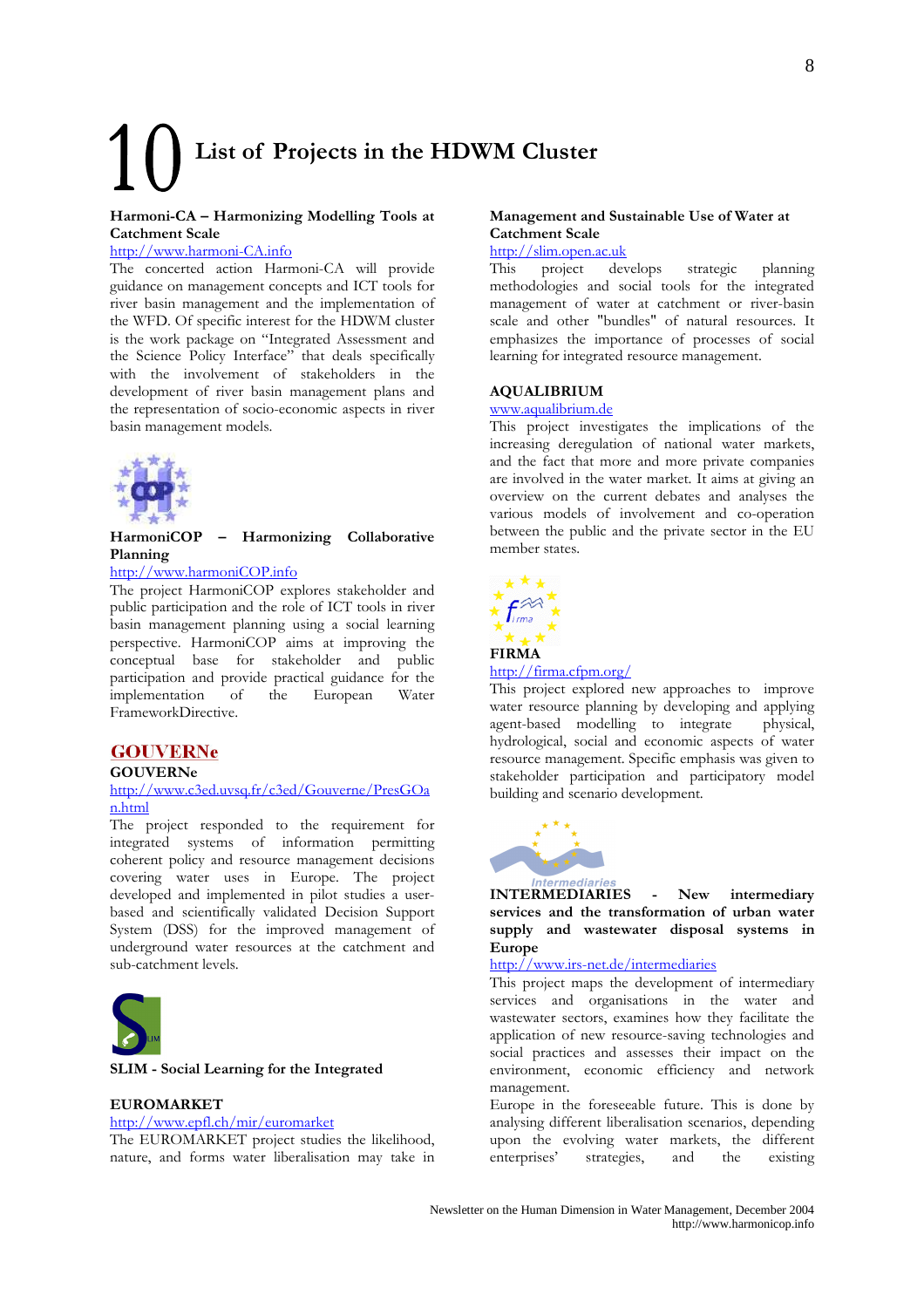legislation/regulation both at the national and at the European levels.



#### http://www.feem.it/web/loc/mulino/index.html

The MULINO project is developing a Decision Support System for the integrated management of water resources. The system includes a decision software based on multi criteria analysis procedures. This software is being developed in collaboration with representatives from water authorities in Italy, Romania, the UK, Belgium and Portugal, and through these relationships is exploring ways to include stakeholders' preferences in the assessment of a decision problem.



**EUWARENESS** - European Water Regimes and the Notion of a Sustainable Status http://www.euwareness.nl/

focuses on the dynamic relationships between conflicting uses of water resources, the regimes under which these uses are managed, and conditions generating regime transitions towards sustainability. Water basin regimes have been studied in six European countries (Netherlands, Belgium, France, Spain, Italy, Switzerland).

More information: Project coordinator: Stefan Kuks Address: University of Twente, P.O. Box 217, 7500 AE Enschede, The Netherlands Email: s.m.m.kuks@cstm.utwente.nl Internet: www.euwareness.nl

#### **ADVISOR**

#### http://ecoman.dcea.fct.unl.pt/projects/advisor

ADVISOR aims at the delivery of a set of guidelines to river basin authorities and related EU agencies for the execution of integrated evaluation of projects. The theoretical platform thereby established will support the development of new integrated evaluation methodologies and tools, which will incorporate the state of the art of the latest scientific thinking and assessment tools together with modern participatory, multi-stakeholder decision making processes.



PRINWASS - Barriers and Conditions for the Involvement of Private Capital and Enterprise in Water Supply and Sanitation in Latin America and Africa: Seeking Economic, Social, and **Environmental Sustainability** 

 $http://www.geog.ox.ac.uk/~prinwass/$ 

The project develops an indicative framework of strategy and processes, expressed by relevant guidelines, for sustainable water supply and sanitation services in developing countries, taking into account the roles of the state (national, regional, and local government levels), civil society (users associations, citizen movements, etc.), market forces (privatized water utilities), and their interrelations (e.g. publicprivate partnerships, other forms of private sector involvement in WSS, etc.)

#### MERIT - Management of the Environment and **Resources using Integrated Techniques** http://merit-eu.net/

The aim of MERIT is to develop a water resource management methodology to help engage the stakeholder in the decision making process. Bayesian networks are being used as tool to help the decision maker by using input from stakeholders to design and construct the networks. A range of participatory techniques are being developed to facilitate the engagement process.



**AOUADAPT** - Strategic Tools to Support Adaptive. Integrated Water Resource Management under Changing **Utilisation Conditions** <sub>at</sub> Catchment  $I$  evel:  $\mathbf{A}$ **Coevolutionary Approach** 

http://www.aquadapt.net/

The overall aim of the Aquadapt project is to generate knowledge which supports the strategic planning and management of water resources in semiarid environments at catchment level under changing supply/demand patterns.

#### TiGrESS - Time-Geographical Approaches to **Emergence and Sustainable Societies**

http://www.riks.nl/projects/TiGrESS

The aim of the TiGrESS project is to improve the methodology  $for$ understanding  $h$ <sup>1</sup> environmental interactions on the basis of three regional case studies.